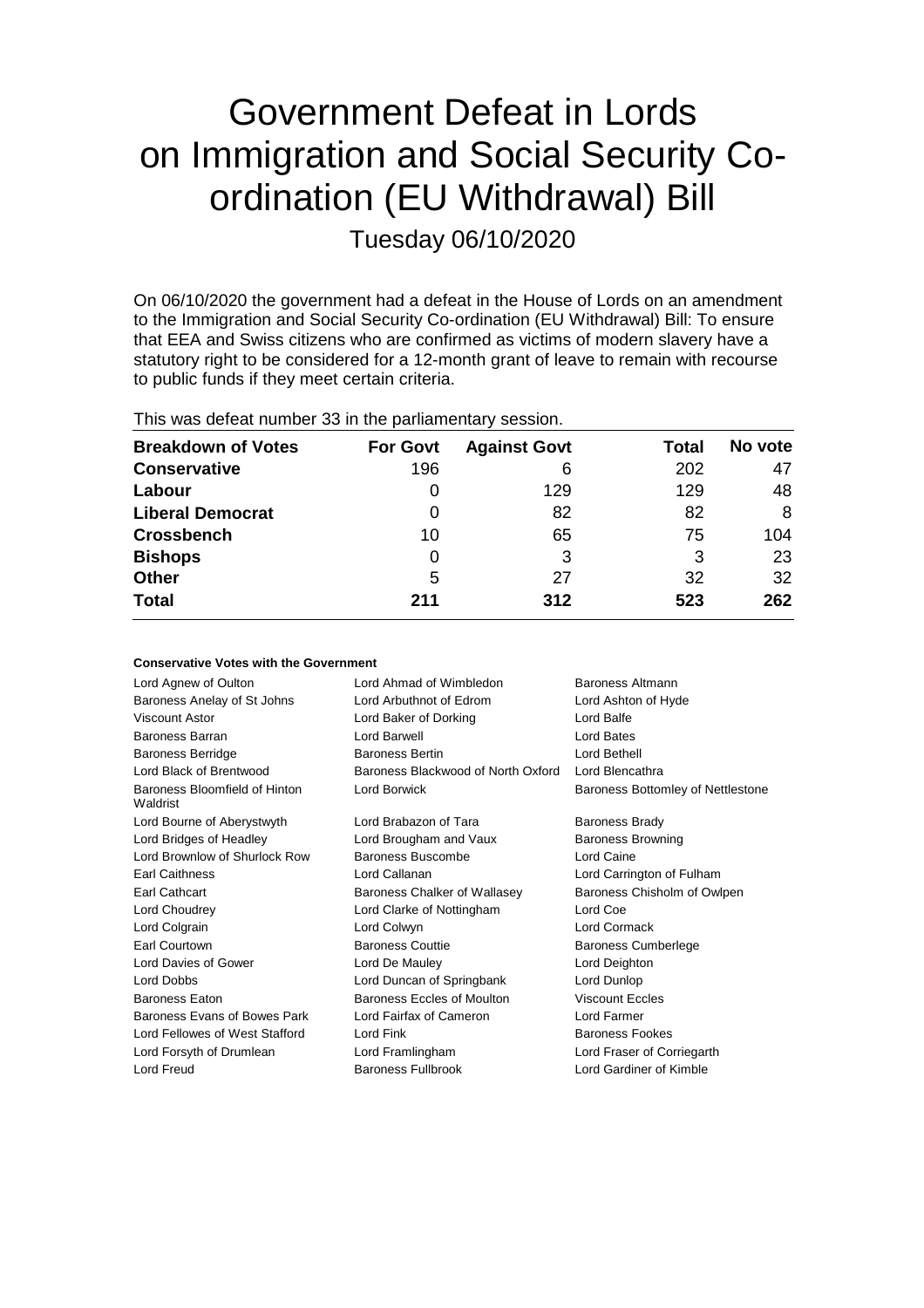Baroness Gardner of Parkes Lord Garnier Lord Geddes Lord Gilbert of Panteg **Lord Glenarthur** Lord Gold Baroness Goldie Lord Goodlad Lord Grade of Yarmouth Lord Grimstone of Boscobel Lord Hague of Richmond Viscount Hailsham Lord Hamilton of Epsom Baroness Harding of Winscombe Lord Haselhurst Baroness Helic Lord Henley Lord Herbert of South Downs Baroness Hodgson of Abinger Lord Hodgson of Astley Abbotts Baroness Hooper Lord Horam Lord Howard of Rising Lord Howard of Lympne Earl Howe Lord Howell of Guildford Lord Hunt of Wirral Baroness Jenkin of Kennington Lord Jopling Lord Keen of Elie Lord King of Bridgwater Lord Kirkhope of Harrogate Lord Lang of Monkton Lord Lansley **Lord Leigh of Hurley** Lord Lexden Lord Lilley Lord Lingfield Earl Liverpool Lord Livingston of Parkhead Marquess of Lothian Lord Lucas Lord Mancroft **Baroness Manzoor** Baroness Manzoor **Lord Marland** Lord Marlesford Baroness McGregor-Smith Lord McInnes of Kilwinning Baroness McIntosh of Pickering Lord McLoughlin Baroness Meyer Baroness Mone Duke of Montrose Baroness Morgan of Cotes Baroness Morris of Bolton Baroness Morrissey Carolic Lord Moylan Lord Moynihan Lord Nash Baroness Neville-Jones Baroness Noakes Lord Northbrook Lord Norton of Louth Lord O'Shaughnessy **Lord Parkinson of Whitley Bay** Baroness Penn Lord Pickles **Baroness Pidding Lord Polak** Lord Polak Lord Popat Lord Price Lord Ranger Baroness Rawlings **Baroness Redfern** Lord Reay **Baroness Redfern** Lord Renfrew of Kaimsthorn Lord Ribeiro Viscount Ridley Lord Risby **Lord Robathan** Baroness Rock **Container Baroness Rock** Lord Rose of Monewden Lord Rotherwick Baroness Sanderson of Welton Lord Sarfraz Lord Sassoon Baroness Sater Baroness Scott of Bybrook Baroness Seccombe Lord Selkirk of Douglas Baroness Shackleton of Belgravia Lord Sheikh Baroness Shephard of Northwold Lord Sherbourne of Didsbury **Baroness Shields** Earl Shrewsbury Lord Smith of Hindhead Baroness Stedman-Scott Lord Sterling of Plaistow Lord Strathclyde **Baroness Stroud** Baroness Sugg Lord Taylor of Holbeach Lord Tebbit Lord Trefgarne Viscount Trenchard Lord Trimble Lord True Lord Tugendhat Viscount Ullswater Lord Vaizey of Didcot Baroness Vere of Norbiton Baroness Verma Lord Vinson Lord Wakeham **Lord Waldegrave of North Hill** Lord Wasserman Lord Wei **Lord Wharton of Yarm** Muslem Lord Whitby Baroness Wilcox **Lord Willetts** Baroness Williams of Trafford Baroness Wyld Lord Young of Cookham Lord Young of Graffham Viscount Younger of Leckie

Baroness Neville-Rolfe Baroness Newlove Baroness Nicholson of Winterbourne

## **Conservative Votes against the Government**

| Lord Bowness             | Lord Deben             | Lord Flight   |
|--------------------------|------------------------|---------------|
| Lord Mackay of Clashfern | Lord McColl of Dulwich | Lord Shinkwin |

## **Labour Votes with the Government**

|  |  |  |  | <b>Labour Votes against the Government</b> |
|--|--|--|--|--------------------------------------------|
|--|--|--|--|--------------------------------------------|

Lord Adonis Lord Alli Baroness Amos Lord Anderson of Swansea Baroness Armstrong of Hill Top Lord Bach Baroness Bakewell Lord Bassam of Brighton Lord Berkeley Baroness Blower **Lord Blunkett** Lord Boateng Lord Boateng Lord Bradley Lord Bragg Lord Brooke of Alverthorpe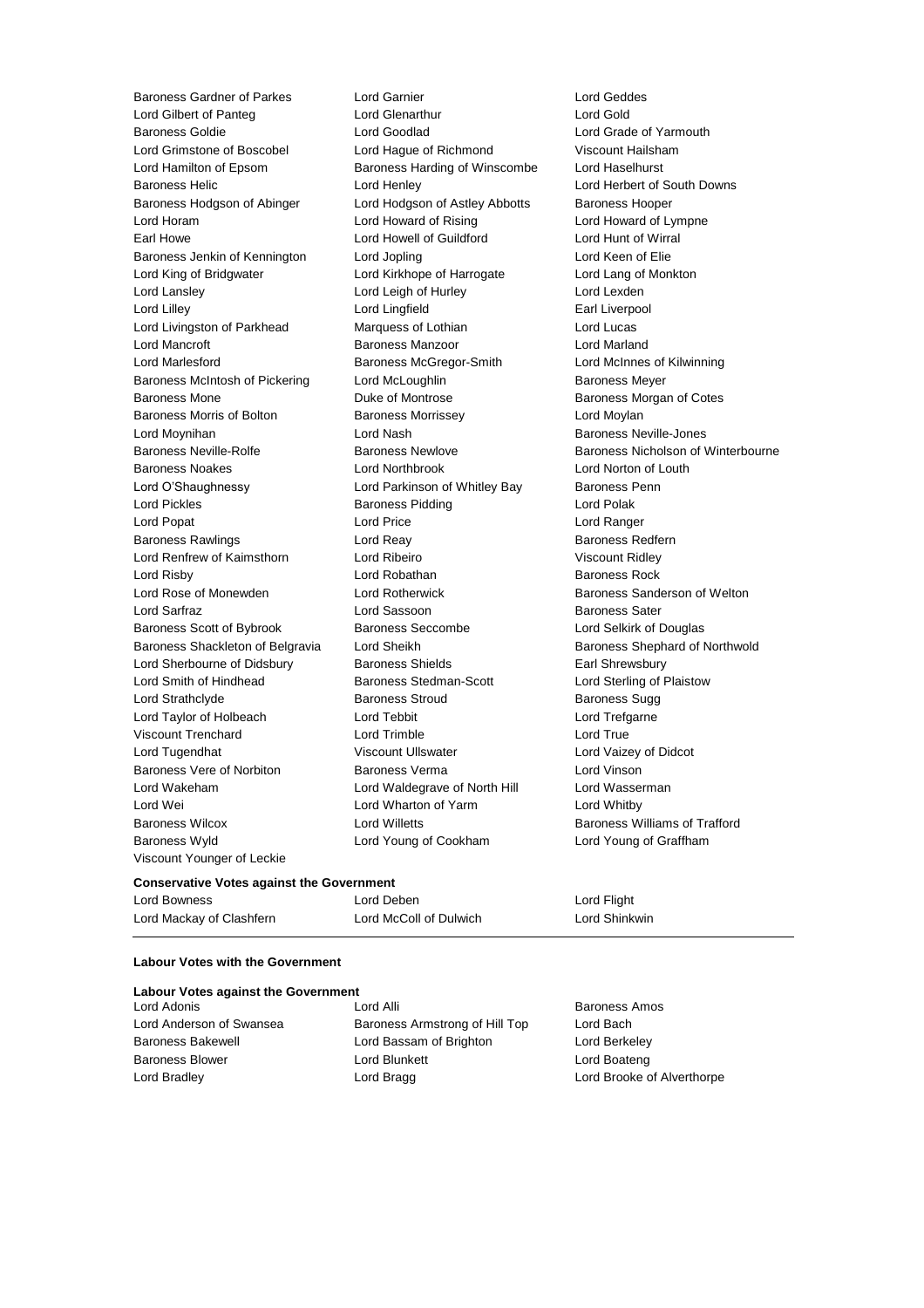Lord Browne of Ladyton **Baroness Bryan of Partick** Lord Campbell-Savours<br>
Lord Carter of Coles **Baroness Chakrabarti** Viscount Chandos Lord Carter of Coles Baroness Chakrabarti Baroness Clark of Kilwinning Lord Clark of Windermere Lord Collins of Highbury Baroness Corston Baroness Crawley Lord Cunningham of Felling Lord Davidson of Glen Clova Lord Desai **Baroness Donaghy** Baroness Donaghy Lord Dubs Lord Eatwell Lord Elder Lord Faulkner of Worcester Lord Filkin Lord Foulkes of Cumnock Baroness Gale Lord Giddens Lord Glasman Lord Goldsmith Baroness Goudie Lord Grantchester Lord Griffiths of Burry Port Lord Grocott Lord Hain Viscount Hanworth Lord Harris of Haringey Lord Haworth Baroness Hayman of Ullock Baroness Hayter of Kentish Town Baroness Healy of Primrose Hill Lord Hendy **Baroness Henig** Baroness Henig Baroness Hilton of Eggardon Lord Hollick Lord Howarth of Newport Lord Hoyle Lord Hunt of Kings Heath Lord Hutton of Furness **Baroness Jones of Whitchurch** Lord Jones Lord Jordan Lord Judd Lord Kennedy of Southwark Lord Knight of Weymouth Baroness Lawrence of Clarendon Lord Layard **Lord Lennie** Lord Lennie **Lord Levy** Baroness Liddell of Coatdyke Lord Lipsey Communication Baroness Lister of Burtersett Lord MacKenzie of Culkein **Baroness Mallalieu** Lord Mandelson Baroness Massey of Darwen Lord Maxton Lord McAvoy Lord McConnell of Glenscorrodale Baroness McDonagh Baroness McIntosh of Hudnall Lord McKenzie of Luton Lord McNicol of West Kilbride Lord Mendelsohn Baroness Morgan of Huyton Baroness Morris of Yardley **Lord Murphy of Torfaen** Baroness Osamor **Lord Pendry Community** Baroness Pitkeathley Lord Ponsonby of Shulbrede Lord Prescott Cord Baroness Primarolo Baroness Prosser Baroness Quin Baroness Ramsay of Cartvale Baroness Rebuck Lord Reid of Cardowan Lord Robertson of Port Ellen Lord Rooker Lord Rosser Lord Rowlands Baroness Royall of Blaisdon Lord Sawyer **Baroness Sherlock** Baroness Sherlock Baroness Smith of Gilmorehill Baroness Smith of Basildon Lord Snape Lord Soley Lord Stevenson of Balmacara Baroness Taylor of Bolton Baroness Thornton **Lord Touhig Lord Triesman** Lord Triesman Lord Tunnicliffe **Lord Turnberg Lord Baroness Warwick of Undercliffe** Lord Watson of Invergowrie Lord Watts Lord West of Spithead Baroness Wheeler **Baroness Whitaker** Lord Whitty Baroness Wilcox of Newport Lord Wills Lord Winston Lord Wood of Anfield Baroness Young of Old Scone

### **Liberal Democrat Votes with the Government**

| Liberal Democrat Votes against the Government |                                    |                                |  |  |
|-----------------------------------------------|------------------------------------|--------------------------------|--|--|
| Lord Addington                                | Lord Alderdice                     | Lord Allan of Hallam           |  |  |
| Baroness Bakewell of Hardington<br>Mandeville | Baroness Barker                    | Lord Beith                     |  |  |
| Baroness Benjamin                             | Baroness Bonham-Carter of Yarnbury | Baroness Bowles of Berkhamsted |  |  |
| Lord Bradshaw                                 | <b>Baroness Brinton</b>            | Lord Bruce of Bennachie        |  |  |
| Lord Burnett                                  | Baroness Burt of Solihull          | Lord Campbell of Pittenweem    |  |  |
| Lord Chidgey                                  | Lord Clement-Jones                 | <b>Lord Cotter</b>             |  |  |
| Lord Dholakia                                 | <b>Baroness Doocey</b>             | Baroness Featherstone          |  |  |
| Lord Foster of Bath                           | Lord Fox                           | Baroness Garden of Frognal     |  |  |
| Lord German                                   | Earl Glasgow                       | Lord Goddard of Stockport      |  |  |
| Lord Greaves                                  | <b>Baroness Grender</b>            | Baroness Hamwee                |  |  |
| Baroness Harris of Richmond                   | <b>Baroness Humphreys</b>          | Lord Hussain                   |  |  |
| Baroness Hussein-Ece                          | Baroness Janke                     | <b>Baroness Jolly</b>          |  |  |
| Lord Jones of Cheltenham                      | Baroness Kramer                    | Lord Lee of Trafford           |  |  |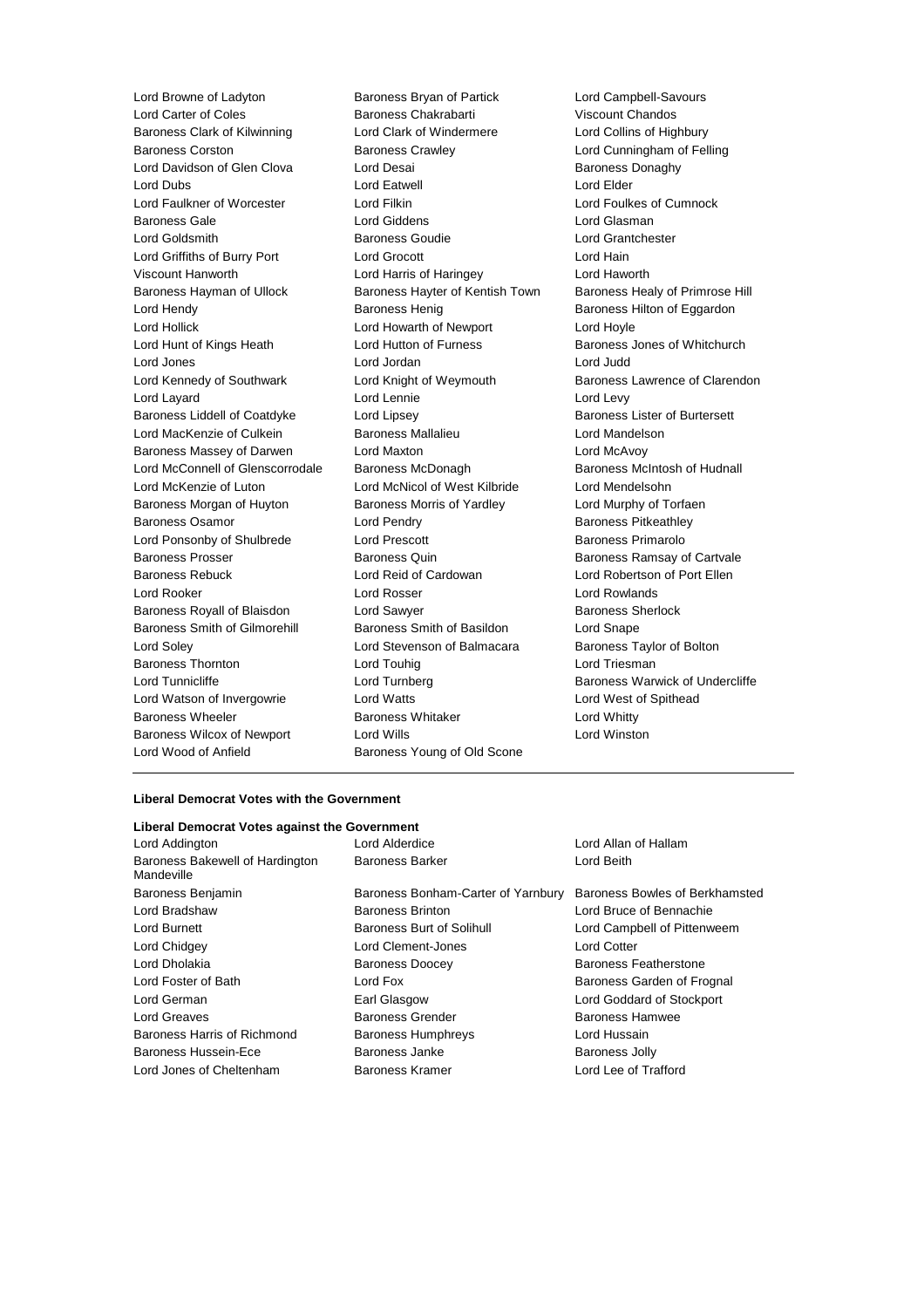- Baroness Ludford Lord Marks of Henley-on-Thames Lord McNally Baroness Miller of Chilthorne Domer Lord Newby Baroness Northover<br>
Lord Oates Lord Palmer of Chilc Lord Oates Lord Paddick Lord Palmer of Childs Hill Baroness Parminter Baroness Pinnock Lord Purvis of Tweed Baroness Randerson Lord Razzall Lord Redesdale Lord Rennard Lord Roberts of Llandudno Baroness Scott of Needham Market Lord Sharkey Baroness Sheehan Lord Shipley Lord Shutt of Greetland **Baroness Smith of Newnham** Lord Stephen Lord Stoneham of Droxford Lord Storey Lord Strasburger Lord Stunell **Baroness Suttie Lord Taverne** Lord Thomas of Gresford Baroness Thomas of Winchester Baroness Thornhill Viscount Thurso Lord Tope Lord Tyler Baroness Tyler of Enfield Lord Verjee Lord Wallace of Saltaire Lord Wallace of Tankerness Baroness Walmsley Lord Willis of Knaresborough Lord Wrigglesworth
	-

## **Crossbench Votes with the Government**<br>Lord Brown of Eaton-under-Heywood Lord Carrington

Lord Brown of Eaton-under-Heywood Lord Carrington **Earl Courtenay of Devon** Viscount Craigavon **Lord Curry of Kirkharle** Earl Erroll Lord Hogan-Howe Lord Kakkar Lord Patel

Earl Stair

## **Crossbench Votes against the Government**

Lord Berkeley of Knighton **Lord Best** Lord Best **Lord Bichard** Lord Bird **Bird Baroness Brown of Cambridge** Viscount Brookeborough **Baroness Brown of Cambridge** Baroness Bull Lord Butler of Brockwell Lord Cameron of Dillington Baroness Campbell of Surbiton Lord Carey of Clifton Lord Carlile of Berriew Lord Chartres **Baroness Clark of Calton** Viscount Colville of Culross Clark of Calton Viscount Colville of Culross Earl Cork and Orrery **Baroness Coussins** Baroness Cox Lord Cromwell **Baroness Finlay of Llandaff** Lord Freyberg Lord Freyberg Lord Grabiner Lord Green of Deddington Baroness Greengross Lord Greenway Lord Hannay of Chiswick Lord Harries of Pentregarth Lord Hastings of Scarisbrick Baroness Hayman Lord Hope of Craighead Lord Houghton of Richmond Lord Kerr of Kinlochard Lord Kilclooney Lord Krebs Lord Laming Lord Macdonald of River Glaven Lord Mair Baroness Masham of Ilton Lord Mawson Baroness Meacher **Baroness Morgan of Drefelin** Baroness Murphy Baroness O'Loan **Baroness O'Neill of Bengarve** Lord Pannick Baroness Prashar Lord Ravensdale Lord Rees of Ludlow Lord Ricketts Lord Rowe-Beddoe Lord Russell of Liverpool Earl Sandwich **Lord Smith of Kelvin** Duke of Somerset Baroness Stern **Lord Trees** Lord Trees **Lord Vaux of Harrowden** Lord Walker of Aldringham Viscount Waverley Duke of Wellington Lord Woolf **Baroness Young of Hornsey** 

Lord Aberdare Lord Adebowale Lord Alton of Liverpool

### **Bishop Votes with the Government**

### **Bishop Votes against the Government**

| Bishop of Blackburn | Bishop of Bristol | Bishop of St Albans |
|---------------------|-------------------|---------------------|
|                     |                   |                     |

## **Other Votes with the Government**

Lord Empey **Lord Gadhia** Lord Gadhia **Lord Communist Lord Rogan** Baroness Stuart of Edgbaston Lord Tyrie